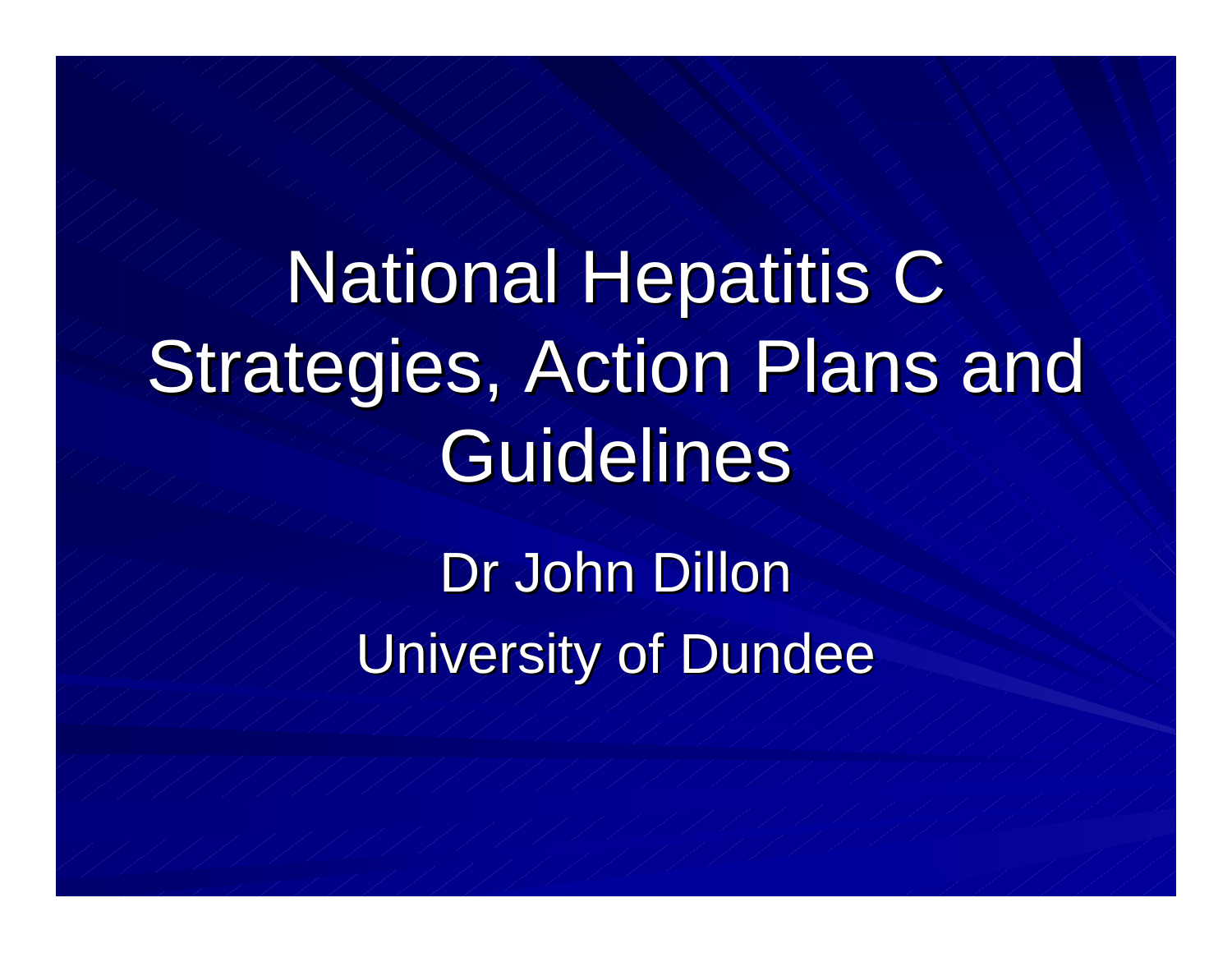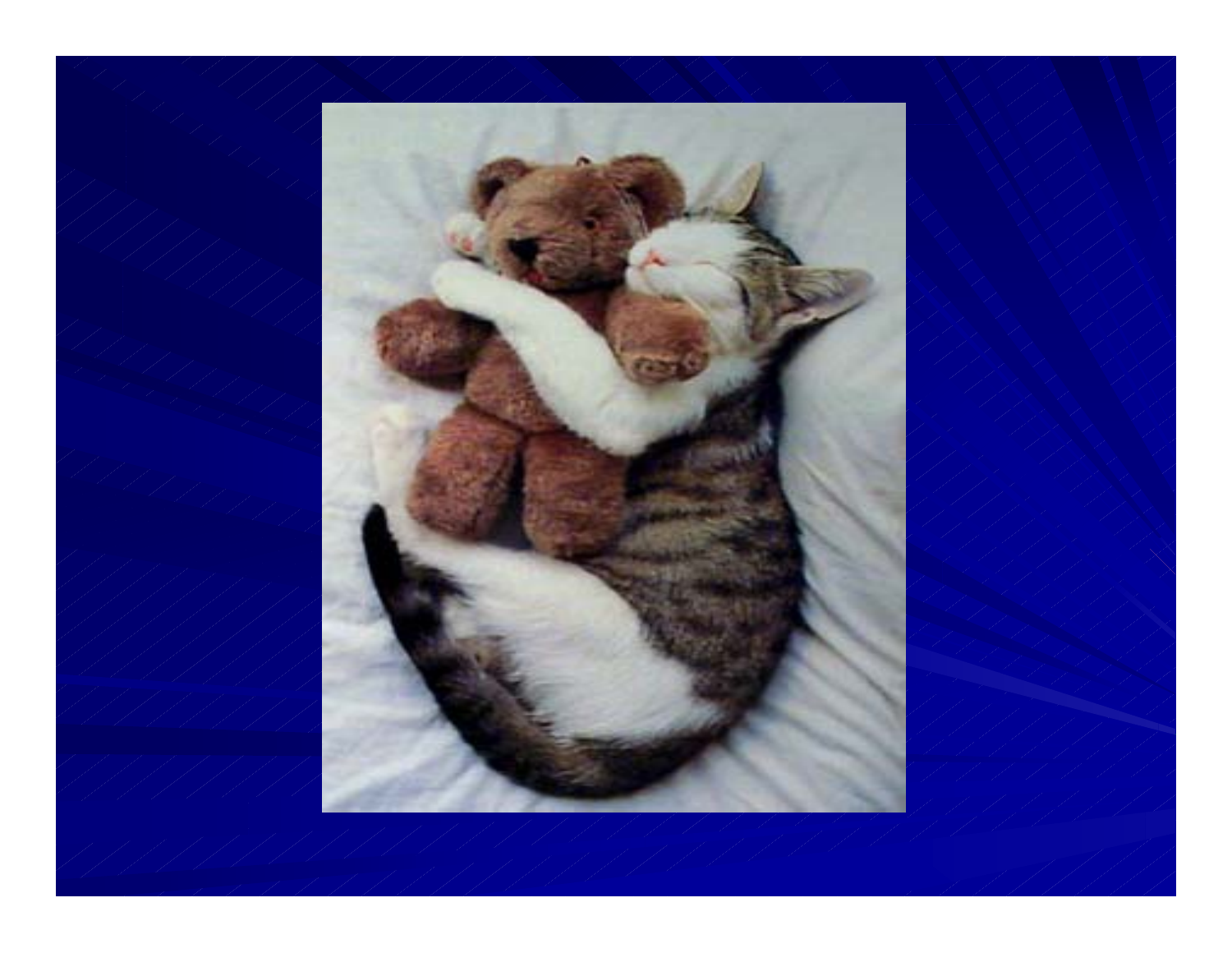Why do we need Strategies, Action plans & Guidelines ?  $\blacksquare$  What's the problem **What to do about it How to do it Permission to do it How to measure it is being done**  $H$  How to fund it Whose responsible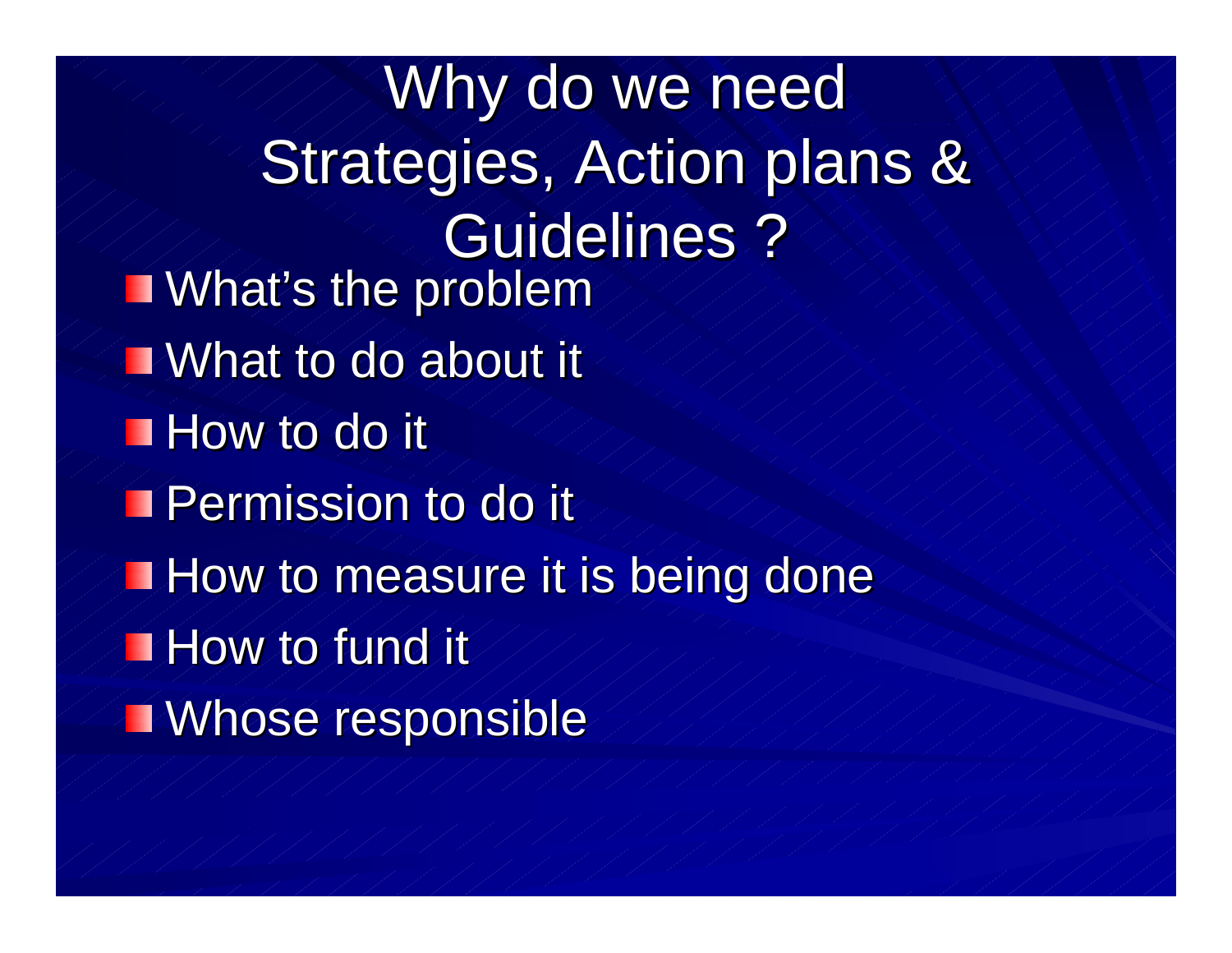Strategies, Action plans & Guidelines What Have we got What Have we got –– Hepatitis C Strategy **However, Marketing**  $-$  Getting ahead of the Curve Hepatitis C proposed action plan in Scotland BS G guidelines guidelines  $\blacksquare$  SIGN hepatitis C guidelines NICE & SMC **National & International clinical and Laboratory** guidelines  $-$  Wales & N.Ireland?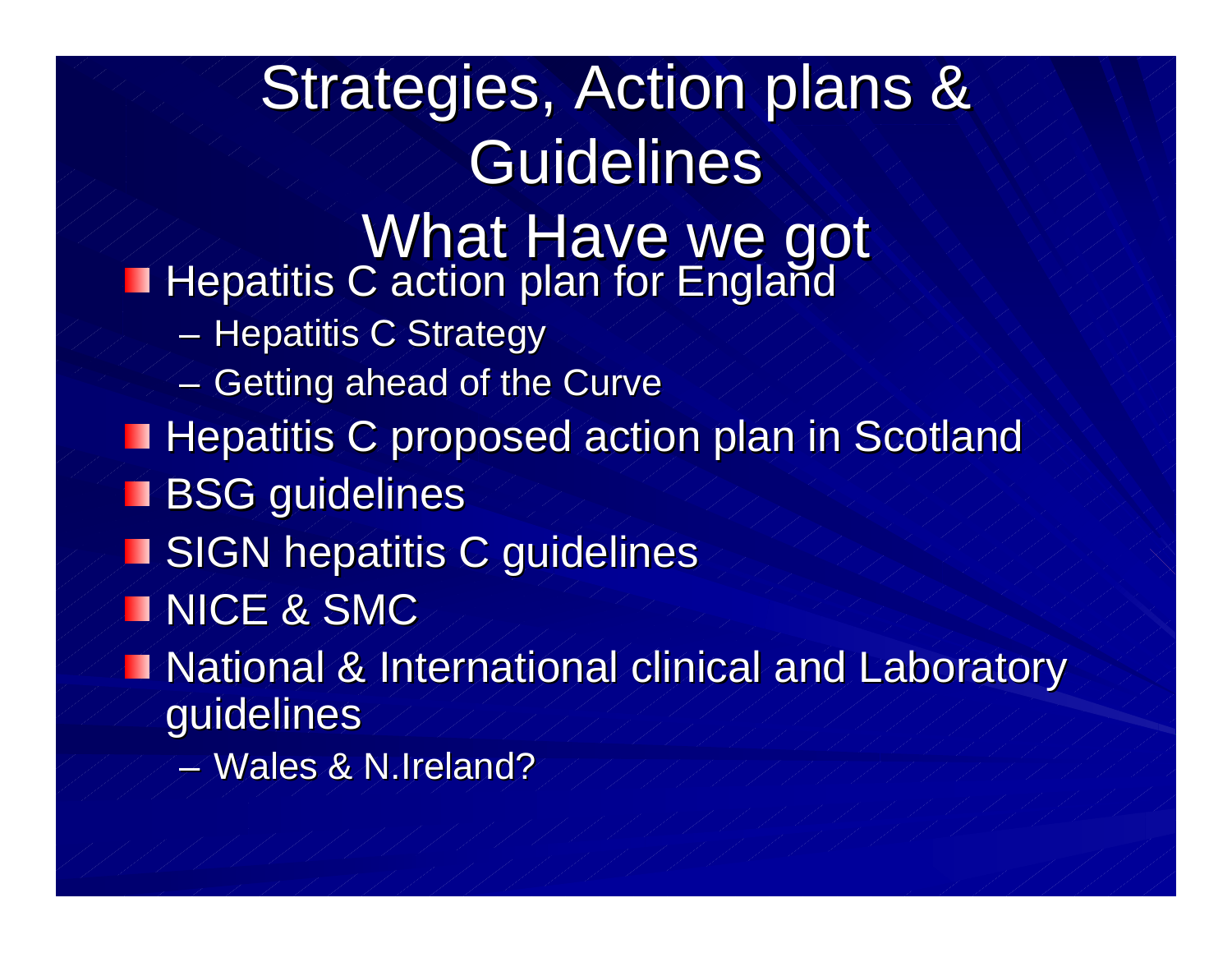#### Guidelines

**Good for which or what to use** Evidence based? – Yes **Ilimited by available evidence** – No Lack authority, opinion may be wrong **Nichtakers** the Gap – $-$  Delivery of therapy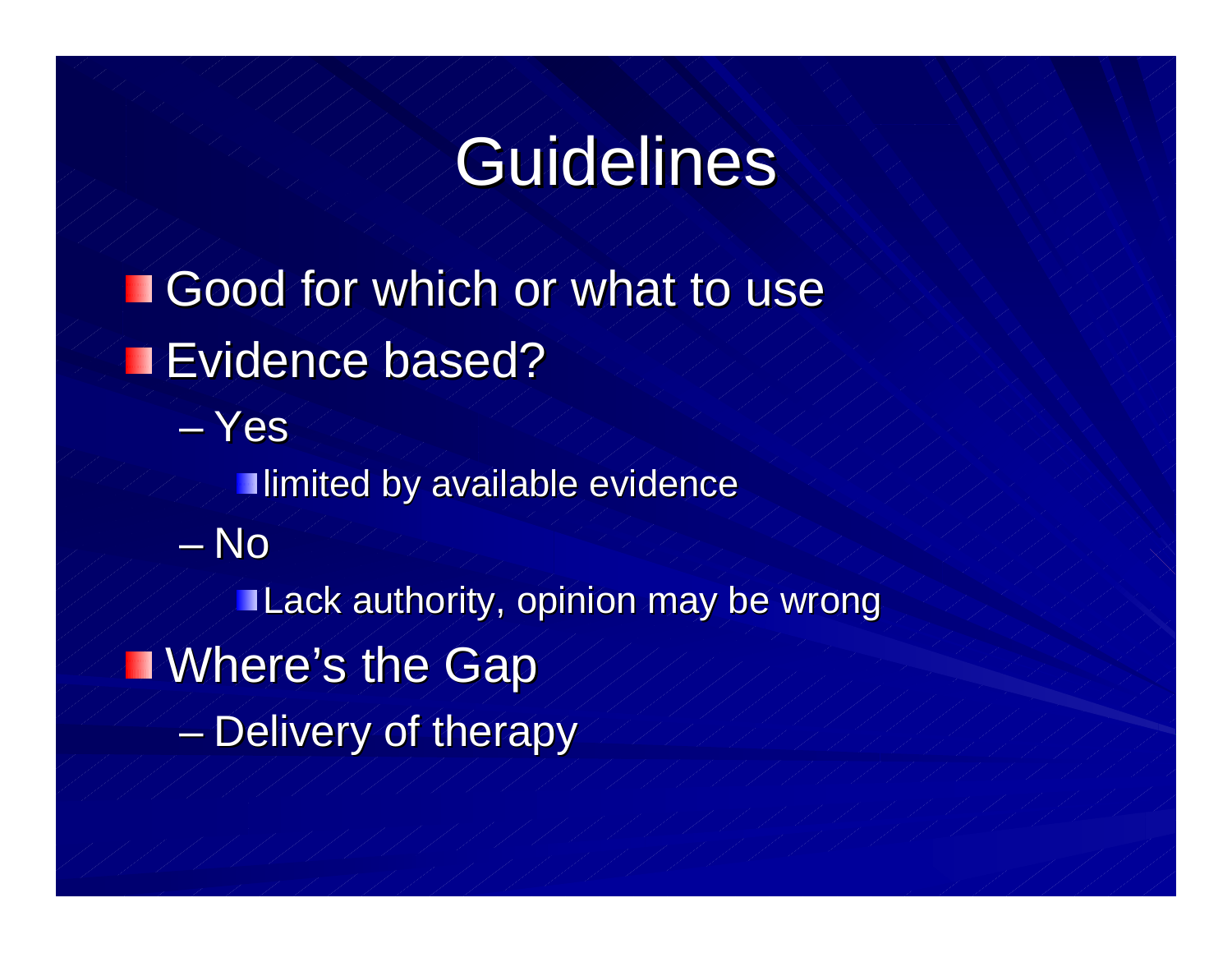### **Managed Clinical Networks**

#### The Panacea

Political escape pod for post code prescribing **Excuse for more meetings Effective tool for delivering integrated** clinical care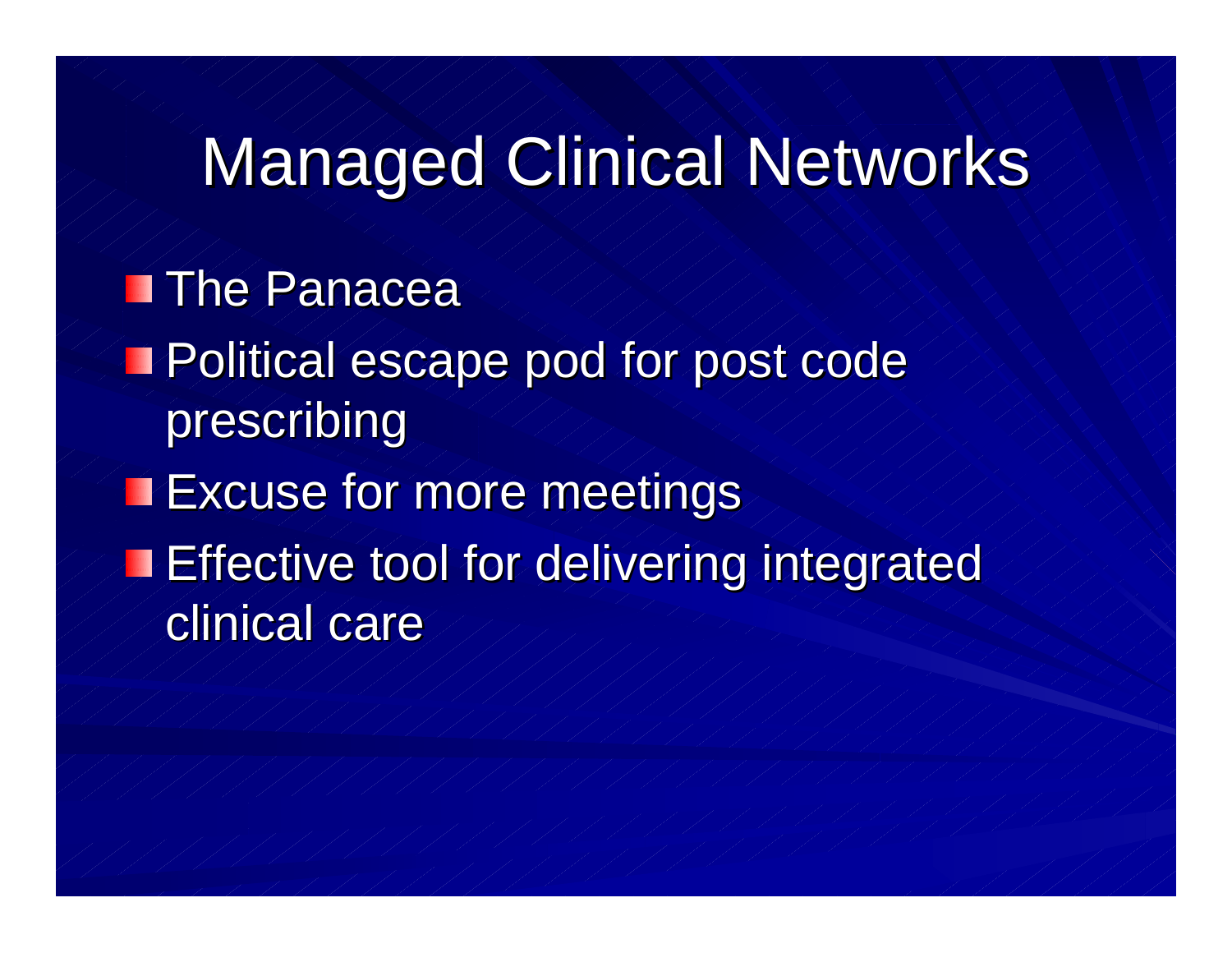### What is an MCN

Producer of local Protocols **I** Controller of drug spending **Restriction of Clinical Practice Empty Vessel** Battle Field **Tea Party TClub**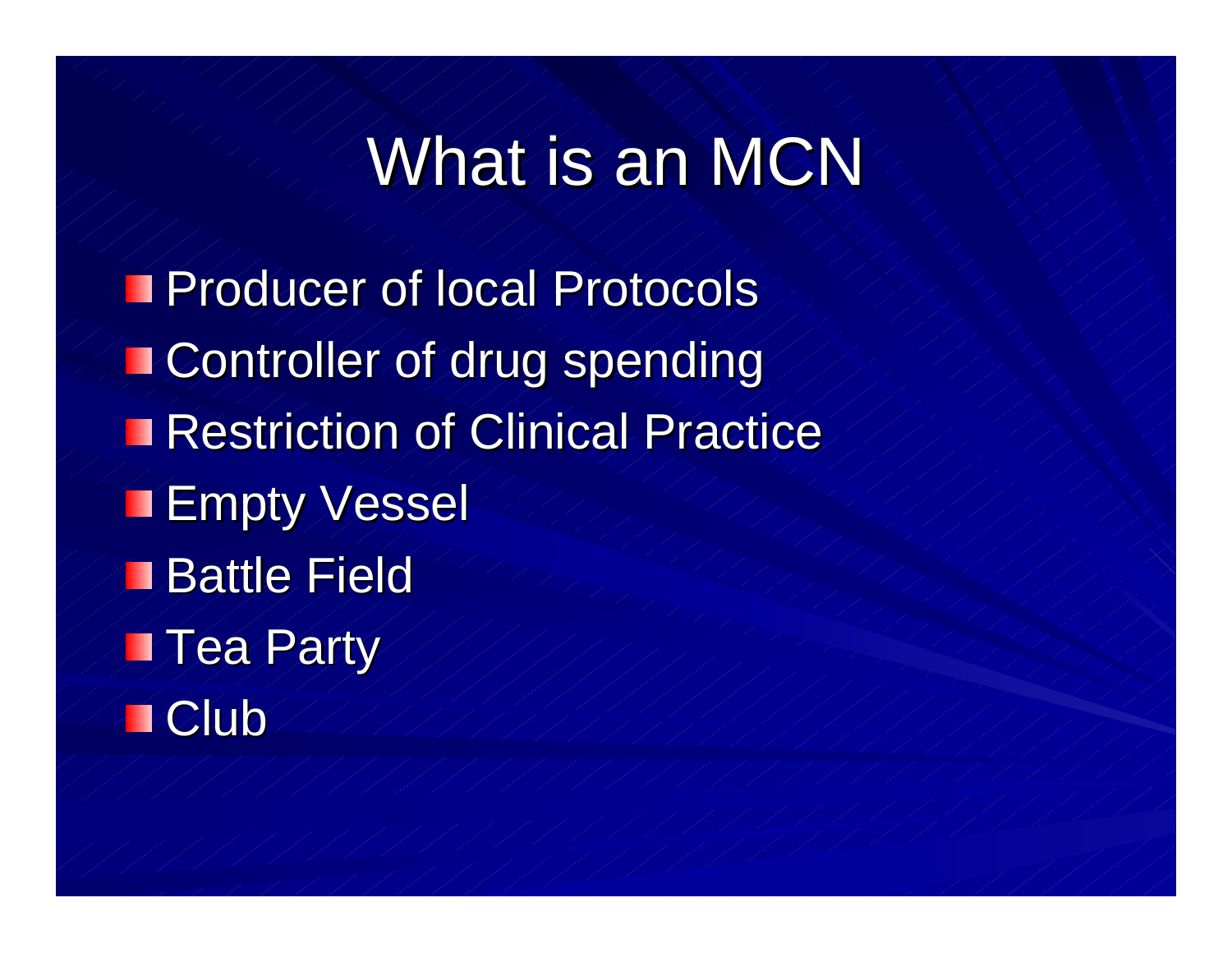*In the field of chronic disease management, like in others,*

*"No one is big enough to be "No one is big enough to be independent of the others" independent of the others"*

Dr. William W. Mayo (1819-1911)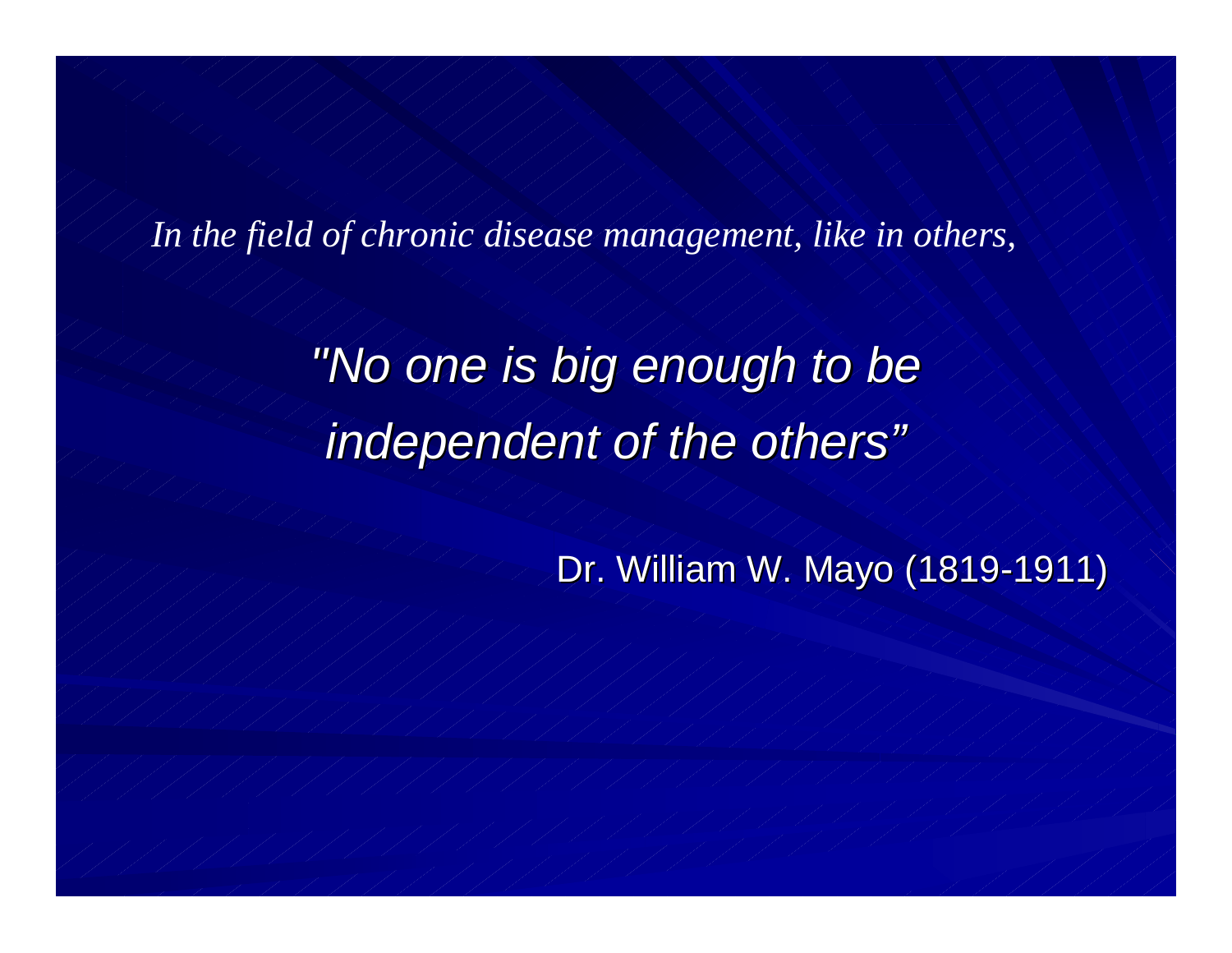#### A Local MCN for HCV Link to National Programmes & NHS Board

Patient access

#### **Primary care**

DPC, Drug Addiction Services, General Practice, nursing, Public Health, Prison Services, PAMS, Health Visitors, Patient focus groups, Pharmacy, Haemophilia Association, HIV groups

**•Lead person** 

- **•Multidisciplinary team**
- Patient involvement
	- $\rightarrow$  Strategic goals
	- $\rightarrow$  Planning
	- $\rightarrow$  Co-ordination
	- $\rightarrow$  Funding

(Chronic Disease Management)

#### **Secondary c are**

Medical, Nurse practitioners **Virology Histopathology** R adiology **Pharmacy** 

> z**For information** z**Dissemination• Education & Training**

**Evidence based practice Tayside Hepatitis C Protocol**

Clinical Standards

Clinical Database (IMaT)

Audit (Hepatitis C audit meeting)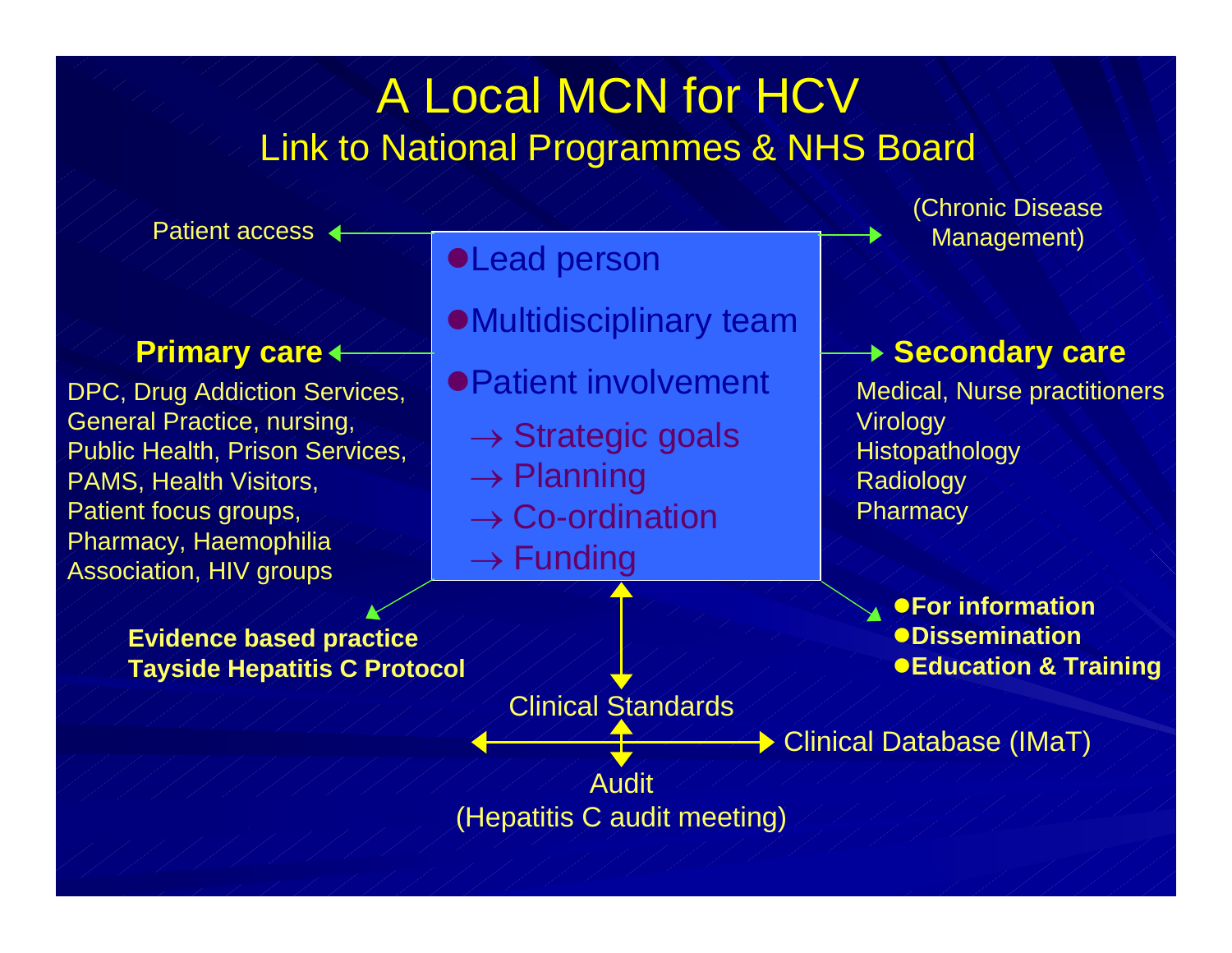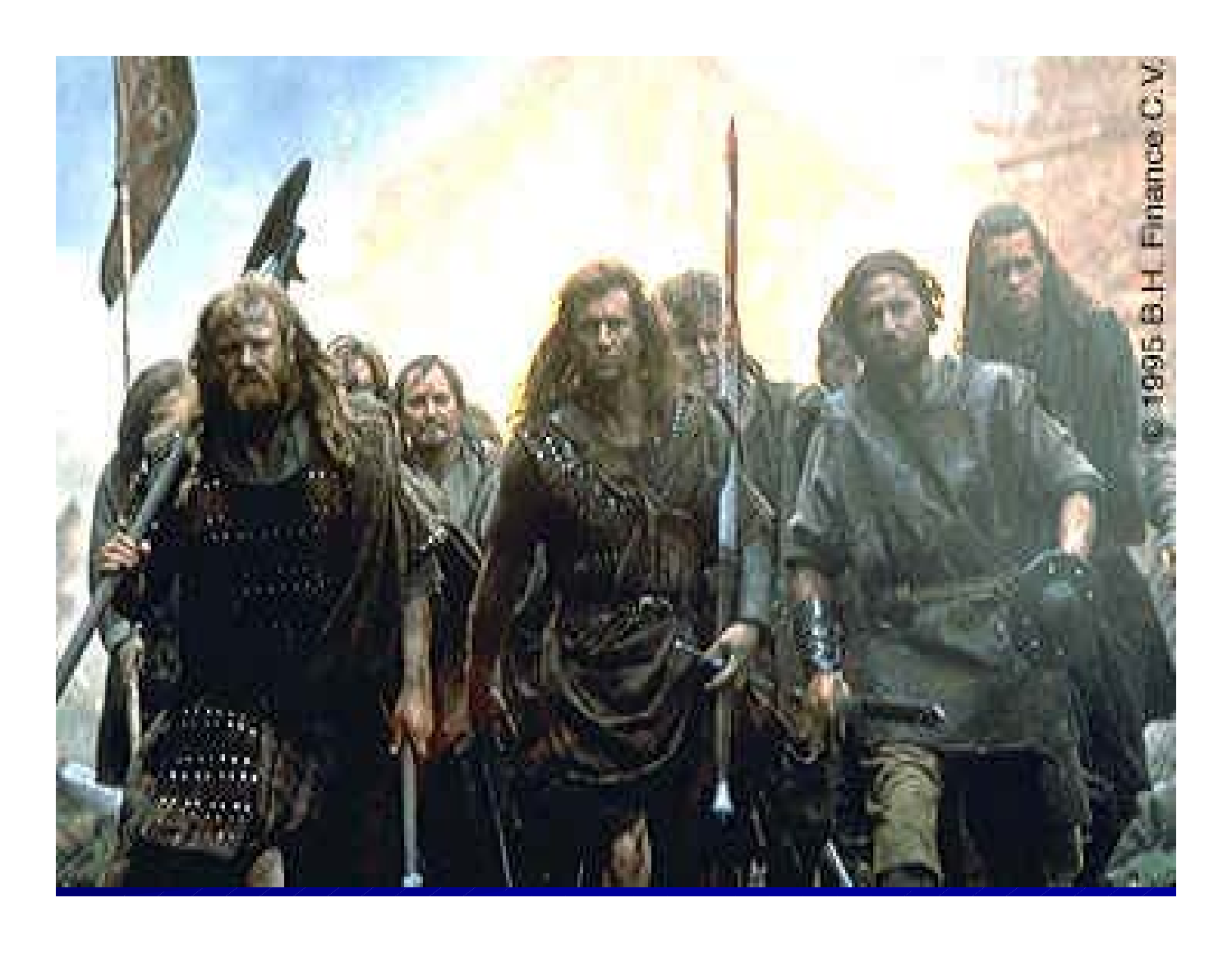### Audit / Quality control

**Clinical Standard Measurable relevant Outcome** Resources to measure it **T** Comparison of Practice to Standard Action Plan **Implementation Repeat Audit**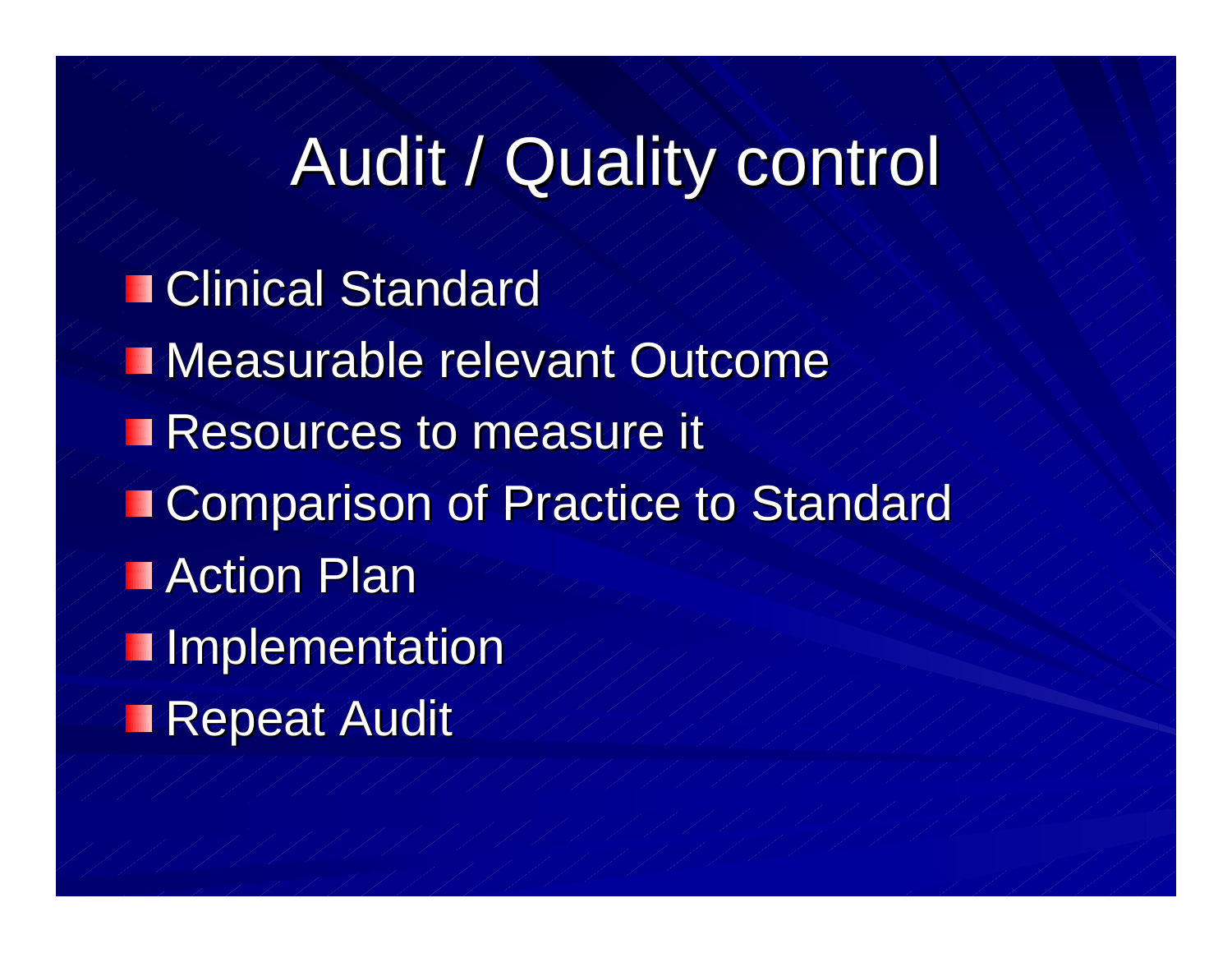### Whose Responsible

#### **England**

**PCT & Trust Chief Execs** "should be able to demonstrate….adequate services.... Who measures outcome? against what?

**Scotland (proposed)** 

Director to be appointed at health Board level reporting to HC APCG

 $H$  HPS will host the Hepatitis C APCG reporting to CMO

Clinicans to set up MCNs

implementation audited T against SIGN guideline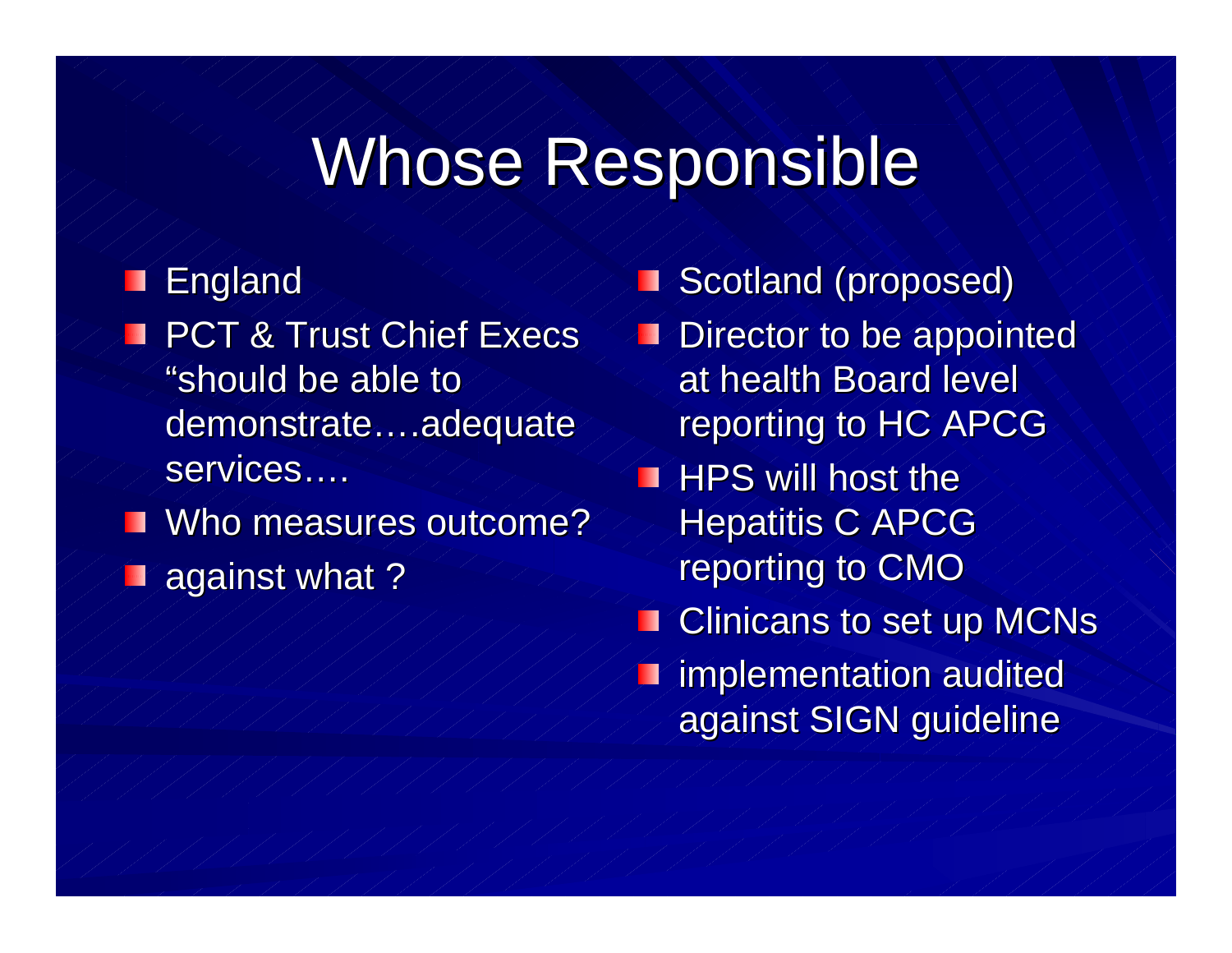### Funding

# **IExisting resources**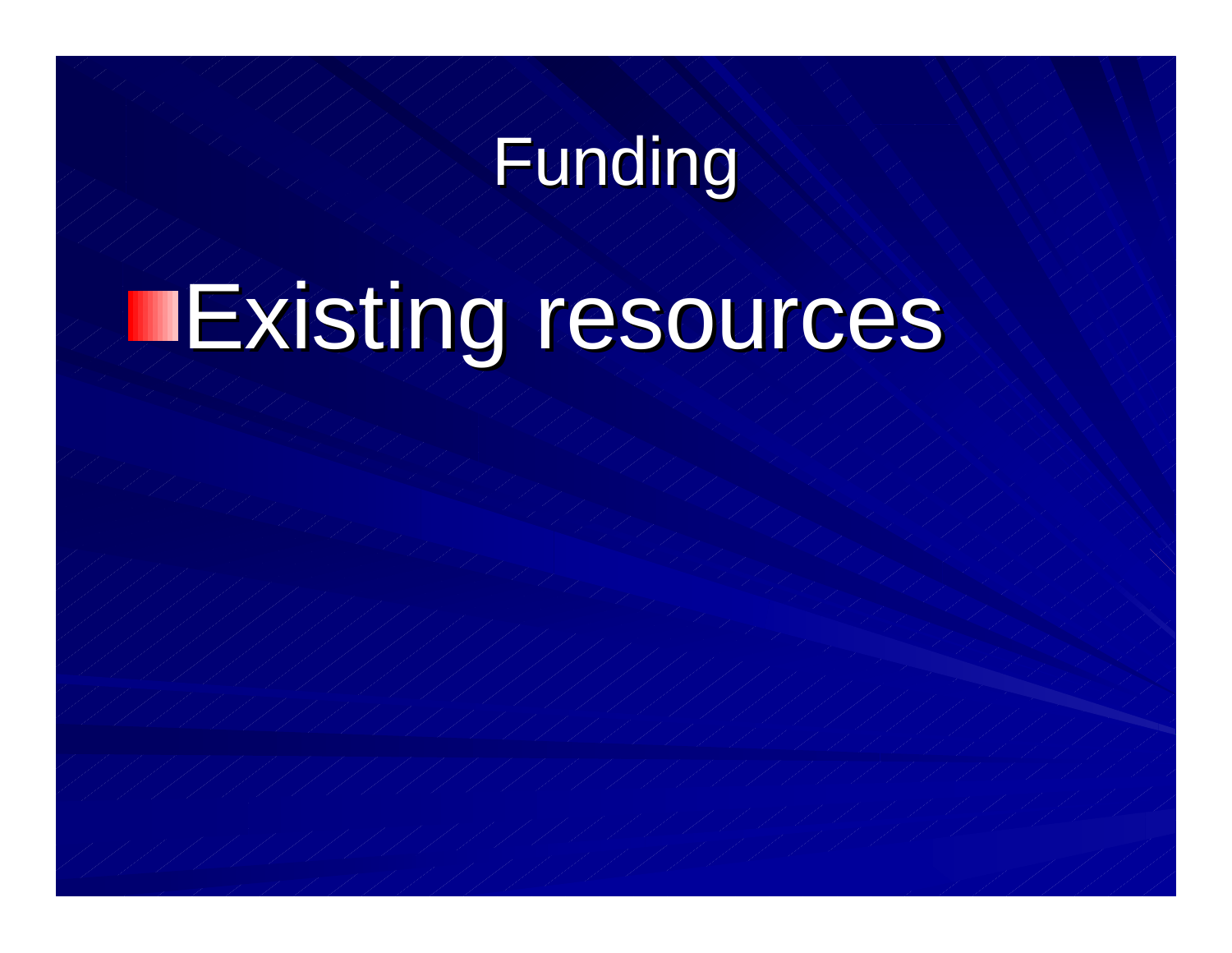How do we do on Strategies, Action plans & Guidelines ?  $\blacksquare$  What's the problem  $\blacksquare$  What to do about it  $How$  to do it **Permission to do it.**  $\blacksquare$  How to measure it is  $\bigvee$ being done  $\blacksquare$  How to fund it **Whose responsible**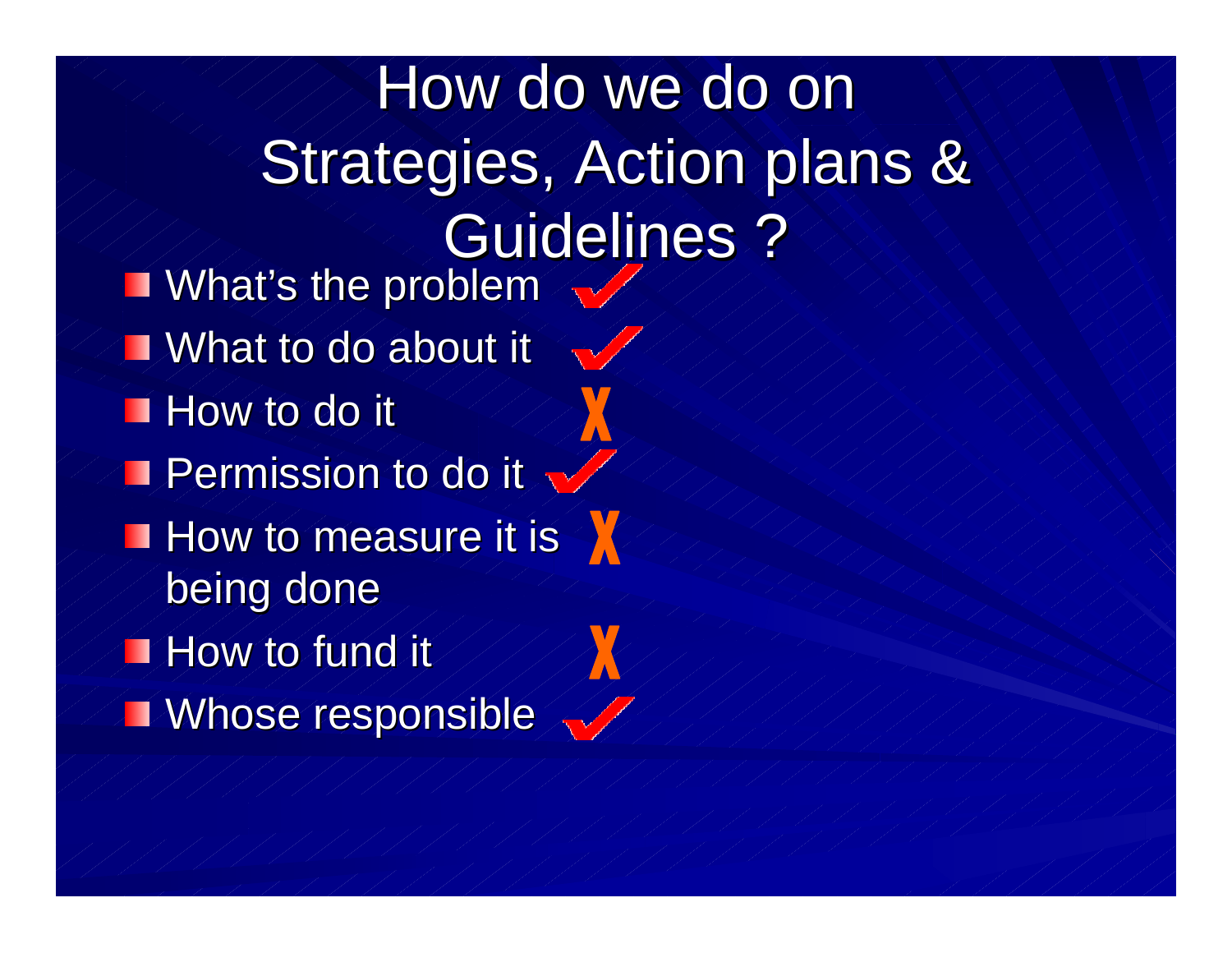## Do we need any more **Instrategies, Action plans &** Guidelines?

**With local enthusiasm Possibly not** 

But if none then yes **TAudit and Sanction**